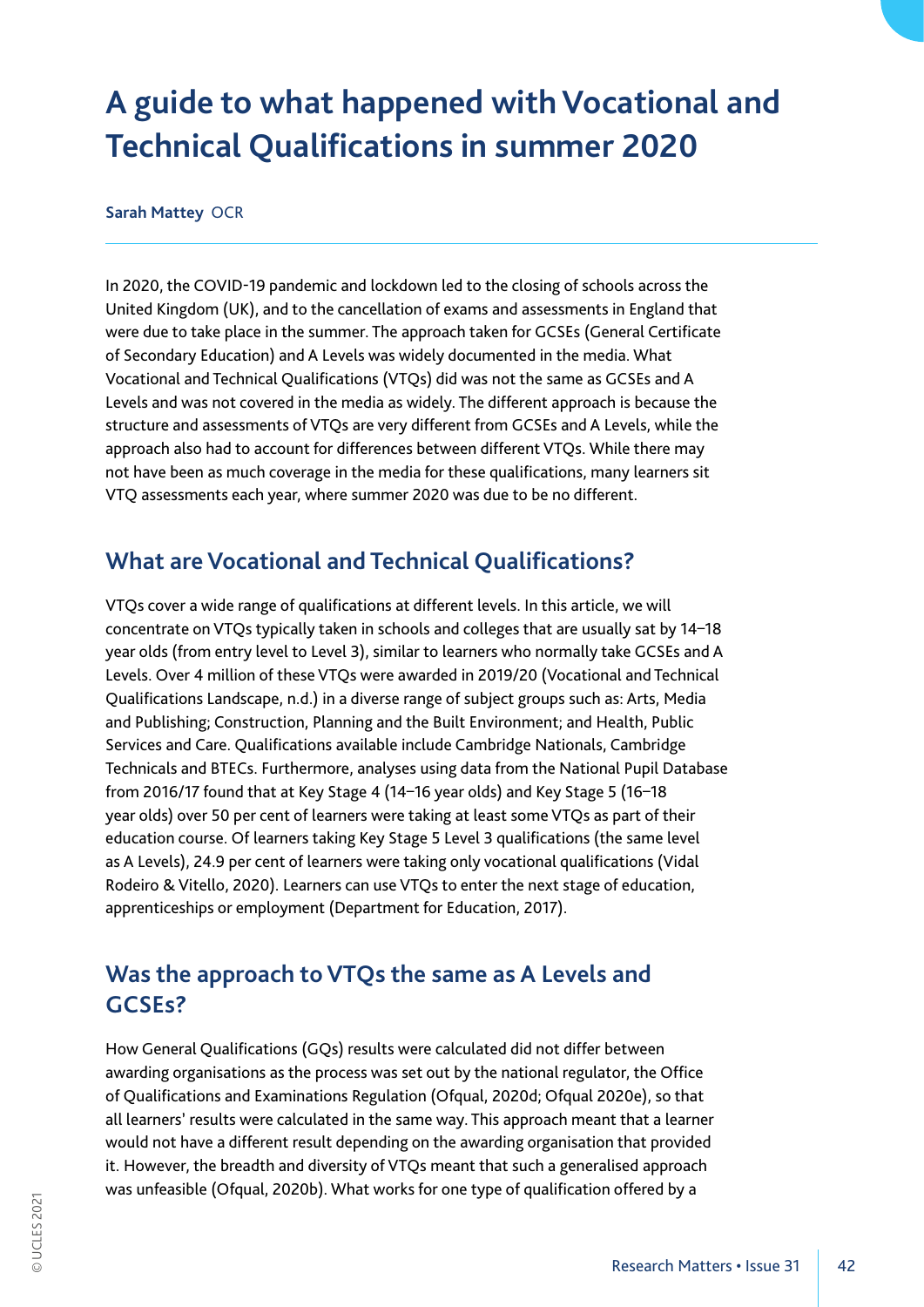particular awarding organisation would not necessarily work for another, either due to the purpose, design and delivery of the qualification, or due to availability of assessment evidence (Ofqual, 2020b). In this vein, the regulator produced an Extraordinary Regulatory Framework (ERF) for VTQs, with the aim to ensure as much consistency in approach as possible (Ofqual, 2020c). This meant that the approach used for VTQs was based on the same underlying principles, even though different approaches were used for different qualifications.

The approach for VTQs included three options: calculate, adapt, and delay. The options that were used for a qualification depended on the type and purpose of the qualification.

### **Calculate**

If a qualification was used for progression to further or higher education (sharing design features with GCSEs and A Levels), awarding organisations had to make sure a result was calculated in the absence of the learner being able to take assessments (Ofqual, 2020a), referred to here as a "calculated result". Likewise, awarding organisations needed to consider providing a calculated result first if the qualification was said to have a "mixed purpose" whose primary purpose was further or higher education. For these mixed purpose qualifications, awarding organisations were required by the regulator to consider how appropriate a calculated result would be, and if it was not appropriate, to then consider adapting the assessments (Ofqual, 2020a).

#### **What evidence was used to calculate results?**

For qualifications where awarding organisations needed to provide a calculated result in the absence of the learner taking the assessment, the method of calculation needed to be based on multiple sources of evidence potentially available to awarding organisations, as laid out in the ERF. The ERF provided information on what type of evidence was suitable to use in calculating results and the weight that should be given to certain types of evidence. Awarding organisations could then research, develop and implement a process to calculate results using such evidence, which was submitted to Ofqual and kept under review. While some of the sources of evidence were similar to those of GCSEs and A Levels, some sources of evidence were particular to VTQs, which made it likely that a different approach could be used.

Figure 1 summarises the evidence available to awarding organisations in producing calculated results that was provided in the ERF. The green boxes detail the type of evidence that could have been used while the orange boxes describe the weight such evidence should have been given and what that weight depended on. The purple boxes describe how that evidence could have been used, including whether it could have been used to calculate a result, or whether it could be used to check the calculated result, or provide additional information to add context to a calculated result or set of calculated results. One piece of evidence might have been used to calculate the whole result, or it might have been used in conjunction with other pieces of evidence that were combined to produce a calculated result.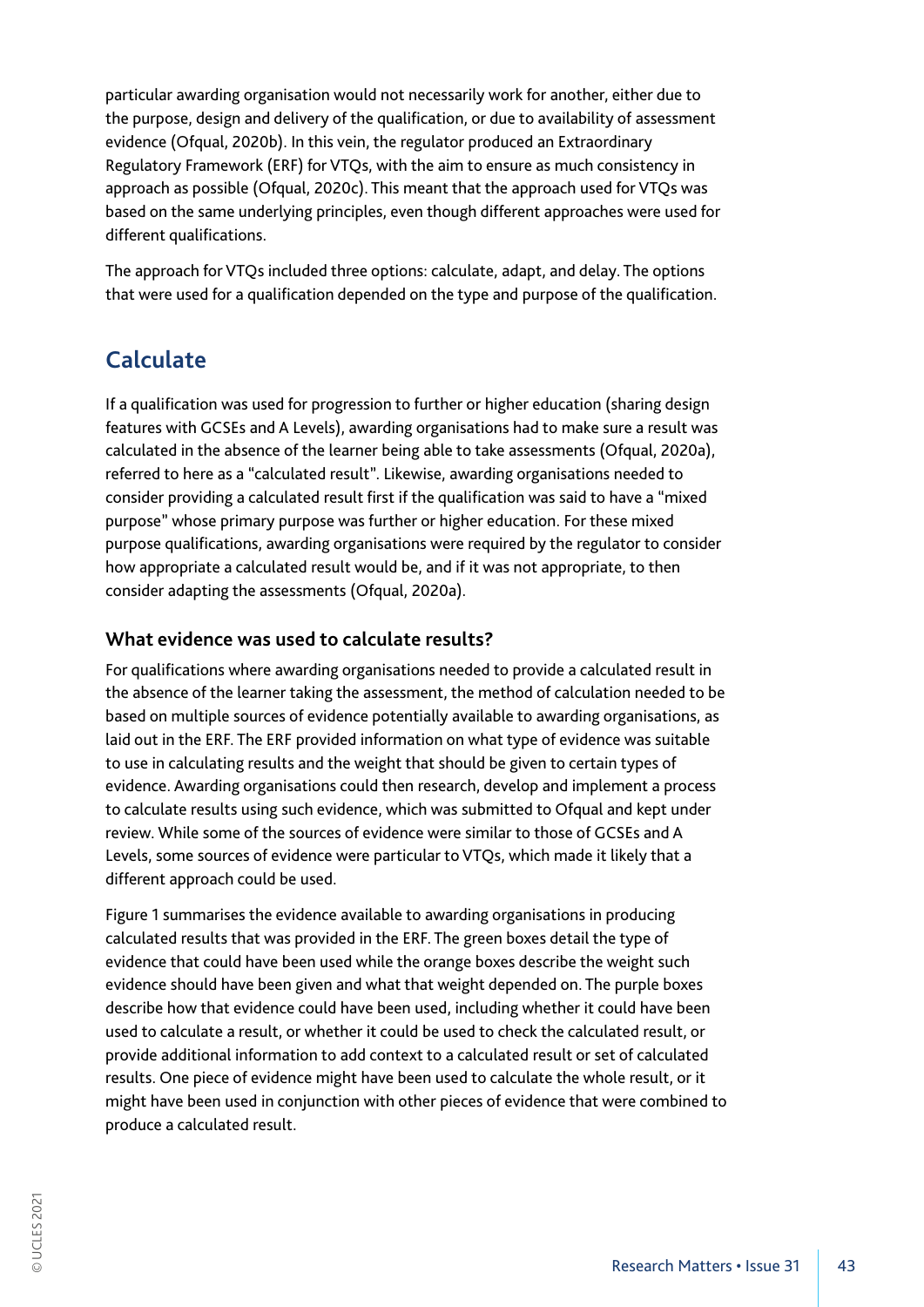

**Figure 1: Illustration of the available evidence sources from Ofqual ERF that were available for awarding organisations (Ofqual, 2020c). Green boxes represent the type of evidence. Orange boxes represent what factors affect the weight to be placed on that evidence. Purple boxes represent how such evidence could have been used in producing calculated grades.**

#### **How did the evidence available for calculating results differ from A Levels and GCSEs?**

There were some significant differences in the types of evidence that were available to VTQs compared to GCSEs and A Levels to calculate grades. Essentially, VTQs had more evidence of the work of individual candidates potentially available, though this could depend on the qualification or individual learners.

Firstly, many VTQs do not consist solely of terminal assessments or exams at the end of the course, known as a linear qualification. Instead, each component can be sat when learners are ready (for example, at scheduled sittings) throughout the period of study; this is known as a modular qualification. Modular VTQs mean that at any point in time, a number of learners will have already completed some assessment components before the end of the course and will have been awarded a mark that will eventually contribute to their final grade. These are referred to as banked components or grades. In this scenario, awarding organisations had some knowledge of these learners' performance in that subject and qualification, something that was not available to GQs due to their linear nature. Depending on how results were calculated and what was most appropriate for the qualification, awarding organisations may have used banked grades to estimate missing components that could then contribute to the qualification or contribute to calculating the qualification result in conjunction with other evidence. When available, banked grades were considered the strongest evidence available to awarding organisations for calculating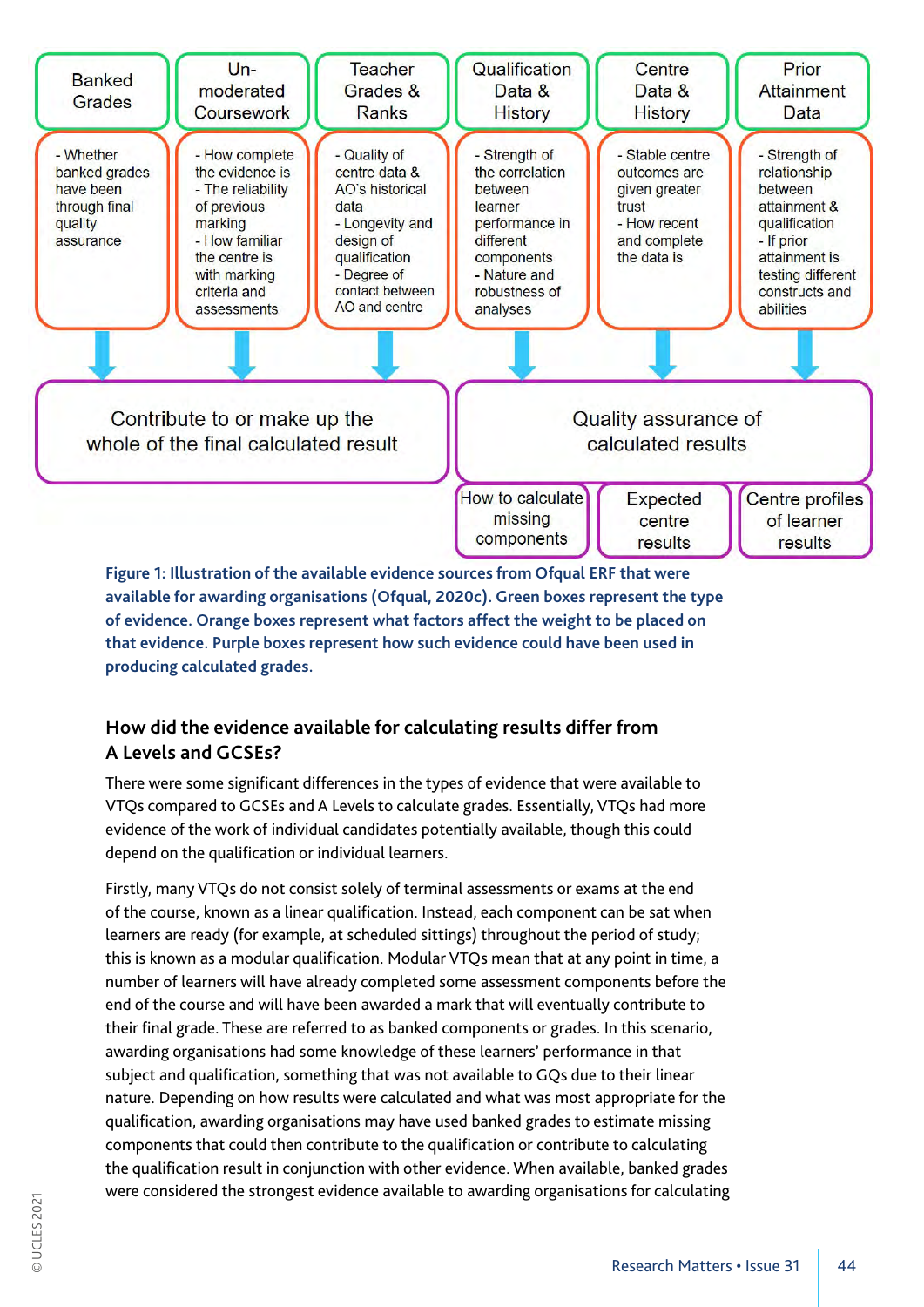results and were given the highest degree of trust (Ofqual, 2020c). This is because banked component grades contribute to the final grade having been subject to standard (pre-COVID-19) quality assurance processes. However, not all learners have banked component grades, as this was dependent on the delivery model of the school or college, or learner. Therefore, it was likely that banked component grade evidence was available for some learners, but not others.

Further to evidence from banked grades, data about the functioning of the qualification could be used to determine whether it was reasonable to calculate results for missing components (where there was enough evidence) and for quality assurance (Ofqual, 2020c). In this instance, an important consideration about the weight to give banked grades was whether there was (historically) a strong correlation between outcomes on one component and other components within the qualification.

Another source of evidence available for some VTQs was any submitted internal assessment (Ofqual, 2020c), also known as un-moderated coursework or non-exam assessment (NEA). Some schools or colleges had submitted work but, because of COVID-19, the work had not been subject to standard quality assurance such as moderation. Without moderation of submitted coursework, the grade assigned by the centre may not have been the same as the grade that would have been given by the awarding organisation. To use this evidence, awarding organisations had to have a high degree of trust in the marking reliability of the centre and confidence that processes such as moderation would not change grades. This meant that many awarding organisations did not use this type of evidence to calculate results.

#### **Did VTQs use some of the same types of evidence as A Levels and GCSEs?**

VTQs could also use some of the same types of evidence that were available to GCSEs and A Levels for calculating grades. One of the primary sources was Centre Assessed Grades (CAGs) which provided the learners' likely performance estimated by schools and colleges (Ofqual, 2020c). CAGs from a college or school provided a judgement about the result that each learner was most likely to achieve. This grade might have been for the qualification as a whole or for individual components. As well as a grade, some awarding organisations may have asked for schools and colleges to also include a rank order of learners at each grade. For VTQs, the CAGs received from schools and colleges were subject to quality assurance by the awarding organisation. This may have been done statistically, for instance by comparing grades to additional evidence such as school achievement history, or by using a more qualitative approach by asking for additional evidence from schools and colleges. This additional evidence allowed awarding organisations to ensure that the schools and colleges had considered appropriate evidence when assigning the CAGs.

The ERF stated that when using such evidence, important factors to consider included the information schools and colleges had on learners (such as data from internal assessments), how modular the qualification was, how long the qualification had been available to learners, and the amount of contact the awarding organisation had with the school or college. In addition, the awarding organisation needed to consider whether the historical data it had could provide information on the accuracy of the grades (Ofqual, 2020c). How this type of evidence was used and the weight it carried may have been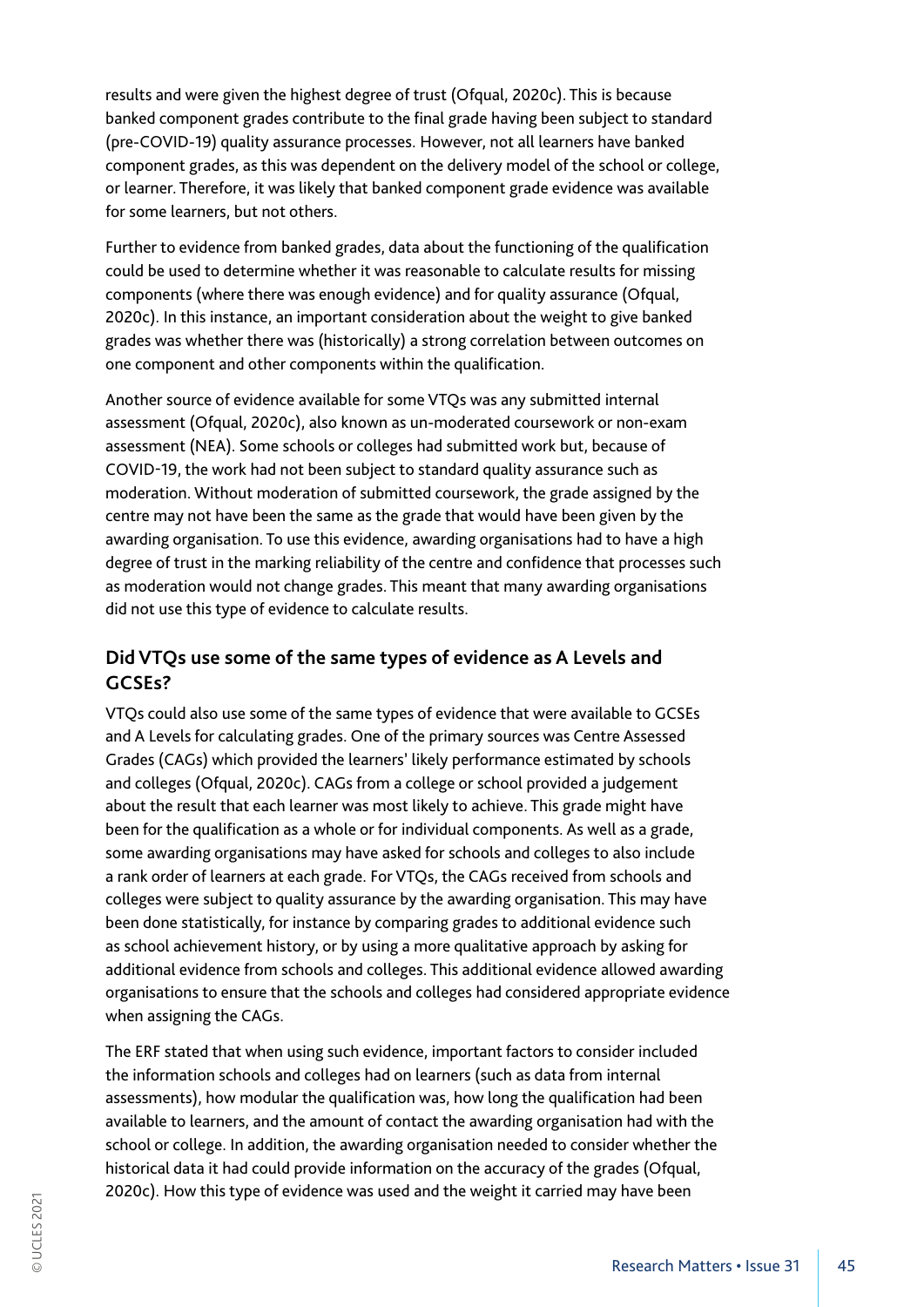different from GCSEs and A Levels, because schools, colleges and awarding organisations also potentially had additional types of current assessment evidence available such as unmoderated coursework or banked grades (Ofqual, 2020c).

As well as estimated performance from schools and colleges, other types of evidence that could provide additional information and context were also available to awarding organisations. While GQs used similar types of evidence, how this evidence was used may have differed for VTQs. Firstly, data on a school or college's historical performance on the qualification, for example how stable outcomes were and how well a school or college had performed, could be considered (Ofqual, 2020c). This could be used for quality assurance, framing expectations of centre level results, or for colleges and schools as a starting point when providing information to awarding organisations. Next, prior attainment data could be considered by awarding organisations. Such data could be how well a cohort did at Key Stage 2 (10–11 year olds) or the mean GCSE (15–16 year olds) scores of a cohort, as well as data on other relevant qualifications. For the prior attainment data, awarding organisations were asked to particularly consider how predictive prior attainment was of qualification outcomes. This is because VTQs have a more practical nature and can be designed to address different skills and constructs. Where appropriate, this evidence could have been used for looking at college and school profiles of learners' results or for quality assurances but could not be used for directly calculating learner results.

#### **How was the evidence used to calculate results?**

The variation in qualifications offered by different awarding organisations meant that unlike GCSEs and A Levels, there was also variation in how results were calculated, including whether they were calculated at the qualification or component level. The regulator considered and commented on how each qualification from the different awarding organisations was to be used to calculate results that met their criteria. This meant that different boards had to investigate and test approaches that were suitable for their qualifications (and deliverable within the timeframe). The outcome was that learners sitting different types of qualifications may have had their grades calculated in a different way, but in a way that was most appropriate for their qualification.

For example, if a learner did not have any grades banked, a result might have been calculated using CAGs. The awarding organisation may then have quality assured this by looking at the grade and any other grades in the context of a centre's results history, in order to ensure it was reasonable. This does not necessarily mean they would have changed the grade, as the context of other evidence and the weight they were given could have also been considered. An alternative for when a learner had no banked grades may have been to award a CAG after asking their school or college to provide evidence of how CAGs were awarded.

Another example is if a learner did have banked grades, a result may have been calculated solely based on this evidence, or it may have been combined with evidence from CAGs. The awarding organisation may then have looked at qualification data and history in terms of the relationship between different components to ensure it was fair to calculate grades for missing units using banked grades.

Due to the varied approaches used to calculate results for different qualifications, there is not a single summary of how these sources of evidence were used. Awarding organisations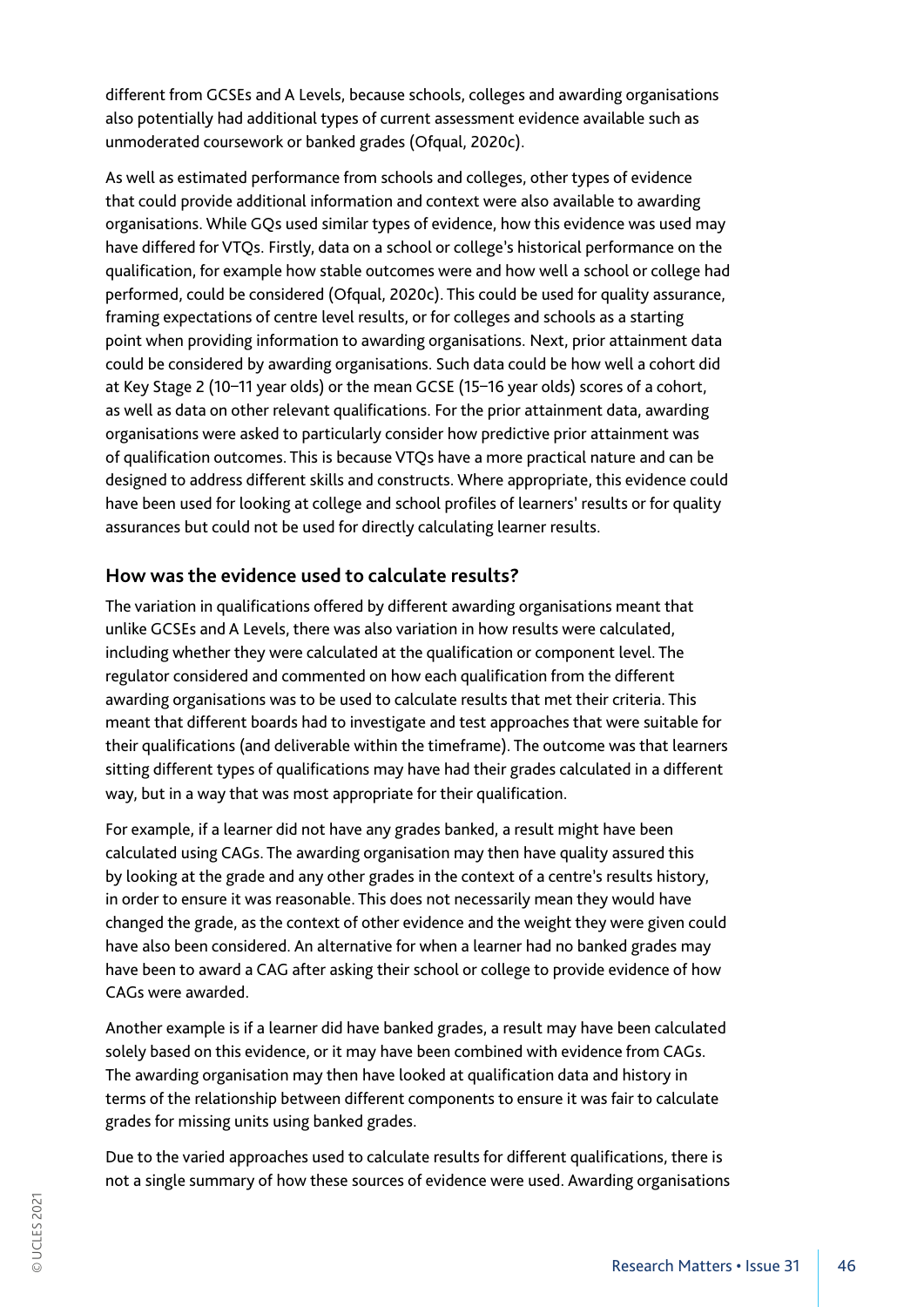produced their own communications detailing how results were calculated so that learners, schools and colleges, and the public could gain an understanding for individual qualifications.

### **Did the late decision to award GCSEs and A Levels based on CAGs affect VTQs?**

In August 2020, after A Level results had been released, the method for awarding GCSEs and A Levels was revised. Statistical standardisation of CAGs to calculate results was removed as the default method, and learners were awarded either their CAG or their calculated result, whichever was higher (GOV.UK, 2020d). This decision for GQs had implications for some VTQ calculated results (GOV.UK, 2020c). It was important that VTQ learners would not be disadvantaged in comparison to GCSE and A Level learners. This meant that soon after the decision on GQs was made and depending on how grades were calculated and the purpose of qualifications (for example, whether learners took VTQs alongside GQs), some VTQ qualifications changed their approach to remain consistent with the GQ principle. Not all awarding organisations changed their approach, particularly where calculated results were based on banked grades, which remained a strong piece of evidence (GOV.UK, 2020a). That some qualifications changed their approach and others did not largely reflects the diversity in the initial approaches that was necessary for the different qualifications.

# **Adapt**

For VTQs that were used to show occupational competence or provide a licence to practice, the awarding organisations needed to base results on the level of attainment demonstrated in an adapted assessment (Ofqual, 2020a). Awarding organisations also considered an adapted assessment as a starting point if the qualification was said to have a mixed purpose whose primary purpose was occupational competence (Ofqual, 2020a).

Adaptations could be made throughout the process, including the delivery, the assessment methods, the invigilation and quality assurance. Delivery of assessments could be adapted by ensuring tests could be taken online, or, for more practical scenarios previously face to face, assessments could be done remotely. Work experience or placements could also be adapted (for example by being shortened), or waived. Assessment methods could also be adapted, for example a practical simulation or discussion could be used instead of an observation or demonstration. Invigilation and quality assurances such as standardisation could also be adapted by moving online. An awarding organisation might have taken into consideration any relevant professional or sector body approach to how assessments were to be adapted, as particular professional or sector bodies may have been interested in maintaining consistency across qualifications awarded by different awarding organisations (Ofqual, 2020c).

Adapted assessments had to remain reliable, be able to maintain standards and be deliverable. It was particularly important to ensure none of the adaptations had an effect on the coverage of key areas of the construct that may have risked the validity of the qualification; if this could not be ensured then the assessments had to be delayed (Ofqual, 2020c). For professional qualifications or those that provide a licence to practice, it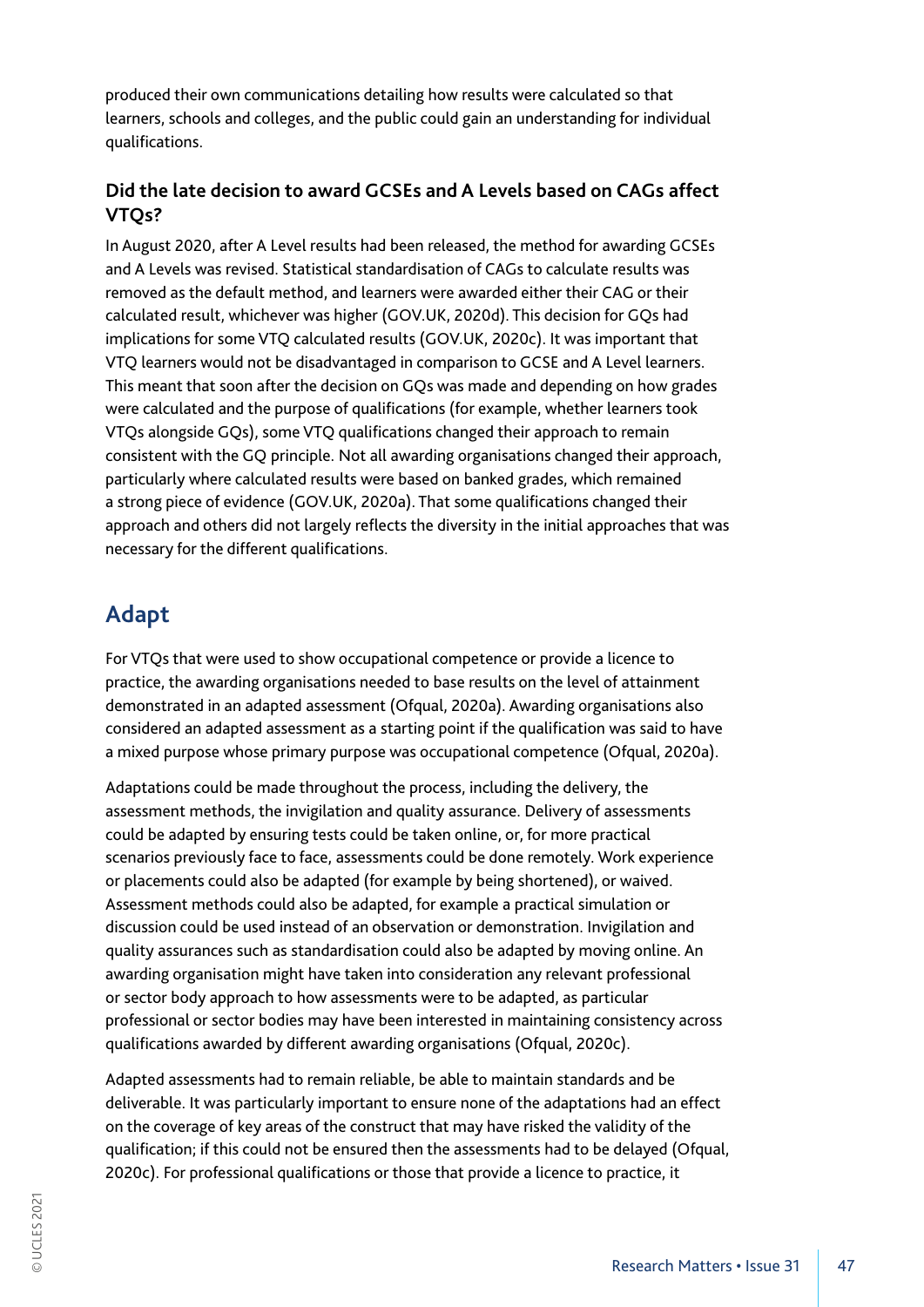was important to balance maintaining validity of the qualification while maximising the number of results awarded, though maintaining validity was prioritised (Ofqual, 2020c).

# **Delay**

For all VTQs that could not be calculated or adapted without maintaining the validity of the qualification, assessments could be delayed, but this option should only have been considered where calculation or adaptation was not appropriate or possible (Ofqual, 2020a). Where assessments were cancelled, they should have been offered at later dates, such as by the autumn term (Ofqual, 2020a). Delaying assessments was a last resort option when calculate or adapt was not possible and ensured that as many learners as possible achieved a fair and valid result (Ofqual, 2020a).

### **What happened with VTQ assessments after summer 2020 and how will COVID-19 continue to affect VTQs?**

With the nature of COVID-19, and its subsequent effects on schools and colleges, the awarding of VTQs in summer and autumn 2020 and 2021 has had to adapt. Because many VTQs are modular, awarding organisations were able to provide assessment opportunities after summer 2020. However, what assessments were possible to take will have varied for different schools and colleges.

The announcement in January that summer 2021 exams would be cancelled for GCSEs and A Levels also included that VTQ exams from February would also be cancelled. Exams in January could go ahead, though schools and colleges had a choice as to whether learners sat them or not (S. Lebus, personal communication, January 13, 2021). At the time of writing, how this decision will affect VTQ external and internal assessment in 2021 is in consultation (Department for Education & Ofqual, 2021). The effects of COVID-19 on the VTQ approaches highlight some of the differences between VTQs and GQs such as GCSEs and A Levels. The differences in qualification structures and assessments, as well as the diverse VTQ landscape have meant that they have not necessarily followed the same approach as GQs. However, while different methods were needed for different VTQs in 2020, the underlying principle of what evidence could be used and how it was applied was consistent. For 2021, while the differences between VTQ and GQ are still present in their structure and delivery, there are similarities in their purpose, as they are both used for progression to further education or employment. Because of this, awarding organisations and the regulator will look to ensure that, in comparison to learners taking GCSE and A Level, VTQ learners are not advantaged or disadvantaged.

## **Acknowledgements**

I thank Breanne Chryst and Martina Kuvalja for discussions about the article. I also thank Frances Wilson and those who reviewed the article for their insights and constructive feedback.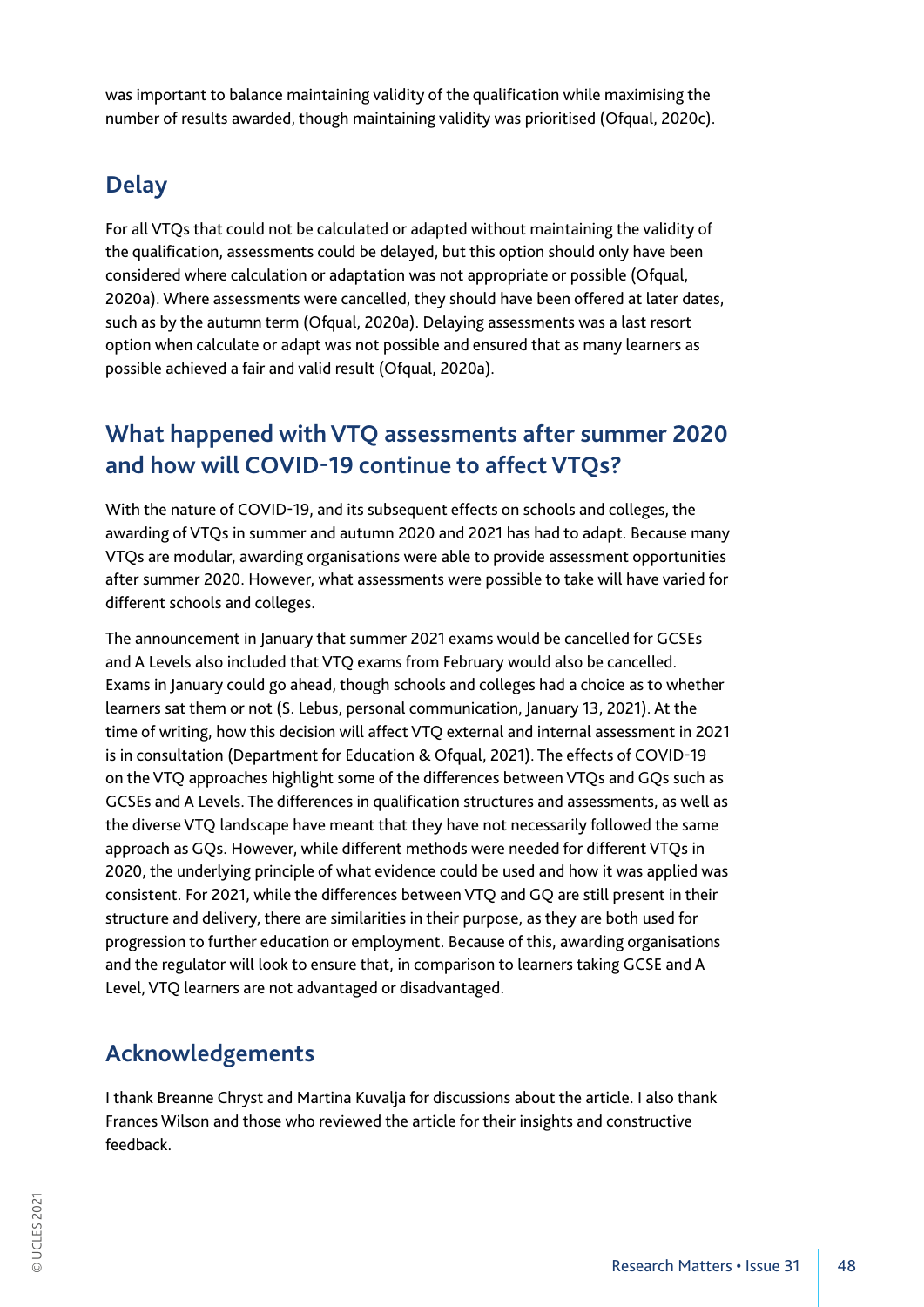### **References**

Department for Education. (2017). *Technical and applied qualifications for 14 to 19 year olds. Key stage 4 and 16 to 18 performance tables from 2020: technical guidance for awarding organisations.* 

Department for Education, & Ofqual. (2021). *Alternative arrangements for the award of VTQs and other general qualifications in 2021. Approach to awarding qualifications where exams do not take place* [Consultation]. Ofqual. https://www.gov.uk/government/ consultations/consultation-on-alternative-arrangements-for-the-award-of-vtqs-andother-general-qualifications-in-2021

GOV.UK. (2020a, August 17). *Grading of vocational and technical qualifications.* https:// www.gov.uk/government/news/grading-of-vocational-and-technical-qualifications

GOV.UK. (2020b, August 17). *Statement from Roger Taylor, Chair, Ofqual.* https://www. gov.uk/government/news/statement-from-roger-taylor-chair-ofqual

GOV.UK. (2020c, August 18). *Ofqual statement on grading of VTQs, 18 August 2020.*  https://www.gov.uk/government/news/ofqual-statement-on-grading-of-vtqs-18 august-2020

GOV.UK. (2020d, December 3). *Extra measures to support students ahead of next summer's exams.* https://www.gov.uk/government/news/extra-measures-to-support-studentsahead-of-next-summers-exams

Ofqual. (2020a). *Exceptional arrangements for assessment and grading in 2020. Consultation on the assessment and grading of vocational, technical and other general qualifications* [Consultation]. Ofqual. https://www.gov.uk/government/consultations/ exceptional-arrangements-for-assessment-and-grading-in-2020

Ofqual. (2020b). *The awarding of vocational and technical qualifications and other general qualifications. Advice for teachers, trainers and tutors; learners, parents and carers; employers and professional bodies on vocational and technical qualifications, and general qualifications other than GCSEs, AS and A levels, Extended Project Qualifications and Advanced Extension Award in maths* [Guidance]. Ofqual. https://assets.publishing.service. gov.uk/government/uploads/system/uploads/attachment\_data/file/904992/VTQ\_ Guidance\_for\_Centres\_290720.pdf

Ofqual. (2020c). *Extraordinary regulatory framework Vocational and Technical Qualifications, COVID-19 Conditions and Requirements* [Regulations]. https://assets. publishing.service.gov.uk/government/uploads/system/uploads/attachment\_data/ file/926985/VTQ\_Covid-19\_Conditions\_and\_Requirements\_PUBLISHED\_VERSION.pdf

Ofqual. (2020d). *Requirements for the calculation of results in summer 2020. GCE (AS/A level), GCSE, Extended Project and Advanced Extension Award Qualifications*  [Requirements]*.* https://assets.publishing.service.gov.uk/government/uploads/system/ uploads/attachment\_data/file/910614/6674\_Requirements\_for\_the\_calculation\_of results\_in\_summer\_2020\_inc.\_Annex\_G.pdf